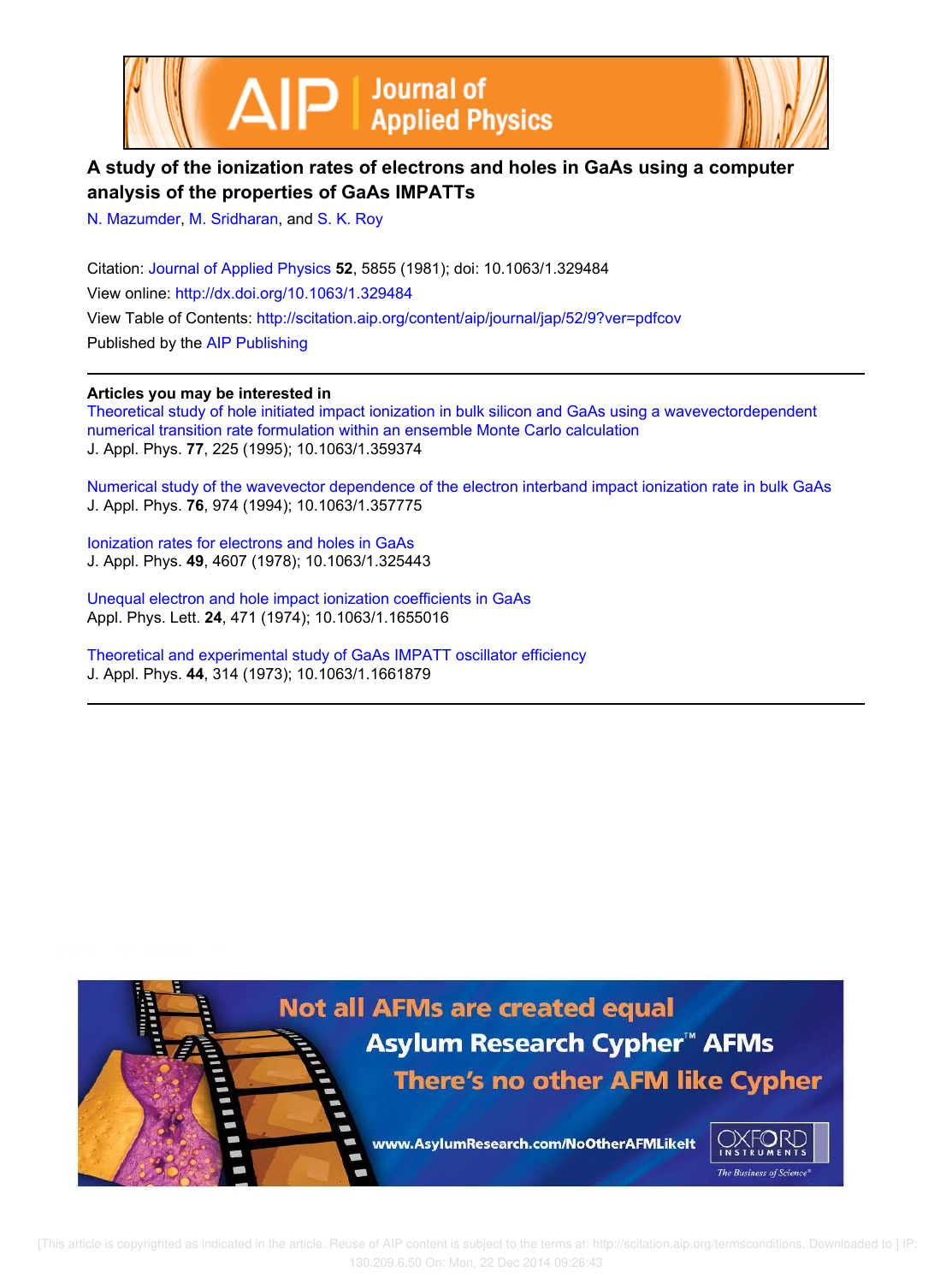## **A study of the ionization rates of electrons and holes in GaAs using a computer analysis of the properties of GaAs IMPATTs**

N. Mazumder, M. Sridharan, a) and S. K. Rov

*Centre 0/ Advanced Study in Radiophysics and Electronics, University o/Calcutta,* J *Girish Vidyaratna Lane. Calcutta-700009, India* 

(Received 10 December 1980; accepted for publication 23 February 1981)

Investigations by Stillman *et al.* [Appl. Phys. Lett. 24,471 (1974)] and *Itoetal.* [J. Appl. Phys. 49, 4607 (1978)], mainly based on photomultiplication measurements, suggest that in GaAs the ionization rates of electrons and holes are not identical. Though the results of the two investigations are in qualitative agreement, there is a considerable difference in the numerical values of the ionization rates. A computer study of the dc properties of the linearly graded and high-low type GaAs IMPATT diodes using the ionization rate data of Stillman *et al.* and Ito *et al.* has been carried out, and it has been found that the data of Ito *et al.* are in closer agreement with the experimental breakdown voltage data.

PACS numbers: 72.20.Ht, 72.80.Ey, 85.30.De, 85.30.Mn

Investigations on the inequality of the ionization rates of electrons and holes ( $\alpha$  and  $\beta$ , respectively) in GaAs have recently aroused considerable interest in view of the increasing importance of GaAs as a semiconducting material for avalanche photodiodes (APD) and IMPATTs. Previously, the ionization rates of the two types of carriers in GaAs were considered to be identical. Photomultiplication measurements of Logan and Sze<sup>1,2</sup> on diffused  $p^+$ -*n* and  $n^+$ - $p$  GaAs junctions indicated that  $\alpha = \beta$ , in all measurements since then equality of ionization rates were reported.<sup>3–6</sup> However, it is interesting to note that the wavelength of incident radiation for carrier multiplication was not varied during these earlier experiments and hence the equality of the ionization rates of the charge carriers could not be vigorously ascertained.

In 1973 Lindley *et al.* 7 studied the noise performance of GaAs APD's and observed that the noise power increased as  $M<sup>2.1</sup>$  for the variation of multiplication factor between 5 and 120. Earlier theoretical analysis by McIntyre<sup>8</sup> indicated that the noise power of GaAs APD's should vary as  $M^3$  if  $\alpha = \beta$ and as  $M<sup>2</sup>$  if the ionization rates are considerably different. This led researchers to investigate more accurately the ionization rates in GaAs by achieving pure electron and hole injections in the photomultiplication experiments. Thus Stillman et al.<sup>9</sup> studied the variation of multiplication factors  $(M_n \text{ or } M_p)$  with bias voltage in Schottky-barrier GaAs APD's in the field range  $(2.5-3.3) \times 10^5$  V cm<sup>-1</sup> and calculated the electron and hold ionization coefficients from the multiplication data. In calculating the ionization rates from the multiplication data they used the expression derived by Woods *et al.*<sup>10</sup> assuming linear variation of electric field in the depletion layer of a Schottky-barrier diode. Stillman *et al.* found that the ionization rate for holes was larger than that of electrons. Sudbury and Laton<sup>11</sup> fitted the data of Stillman *et a/.* with an expression

 $\alpha = 1.2 \times 10^7 \exp(-2.3 \times 10^6 / E),$ 

and

$$
\beta = 3.6 \times 10^8 \exp(-2.9 \times 10^6 / E) \tag{1}
$$

in their small-signal analysis of GaAs avalanche diode. In 1978 Ito *et al.* 12 determined the ionization rates of carriers in GaAs from the measurement of photocarrier multiplication. They employed a GaAs *p-n* junction having a crater mesa structure so that pure injection of holes and electrons could be obtained by illuminating the center of the crater and the annular ring round the crater, respectively. Ito *et al.* also used the formula of Woods *et al.* to evaluate  $\alpha$  and  $\beta$  from the multiplication data.

Though the results of Ito *et al.* are in qualitative agreement with those of Stillman *et al.,* still there is a considerable difference in the numerical values of the ionization rates. The ionization rates for holes and electrons can be expressed according to the data of Ito *et al.* as

$$
\alpha = 5.6 \times 10^6 \exp(-2.41 \times 10^6 / E)
$$

and

$$
\beta = 1.5 \times 10^6 \exp(-1.57 \times 10^6 / E), \tag{2}
$$

respectively.

In view of the considerable difference in the ionization rate expressions (1) and (2), it is interesting to test the agreement of the data with the breakdown voltage measurements on GaAs diodes of different types of structures.

The purpose of the present paper is to ascertain the validity of the two sets of ionization rate data by applying them to determine the breakdown voltage of (i) linearly graded and (ii) high-low (HL) type GaAs avalanche diodes, and to compare the results with available experimental data. The computation of the breakdown voltage has been obtained by accurate determination of field and current profiles in the depletion layer of the device employing a double-iterative computer method recently reported. 13 Computed values of breakdown voltage have been compared with the breakdown voltage measurements of Kressel and Blicher<sup>14</sup> (linearly graded) and Nishitani et al.<sup>15</sup> (high-low type).

The computed values of the breakdown voltage of a

a)Present address: Department of Physics, A. V. V. M. Sri Pushpam College. Poondi. Thanjavur District, Tamil Nadu-613503, India.